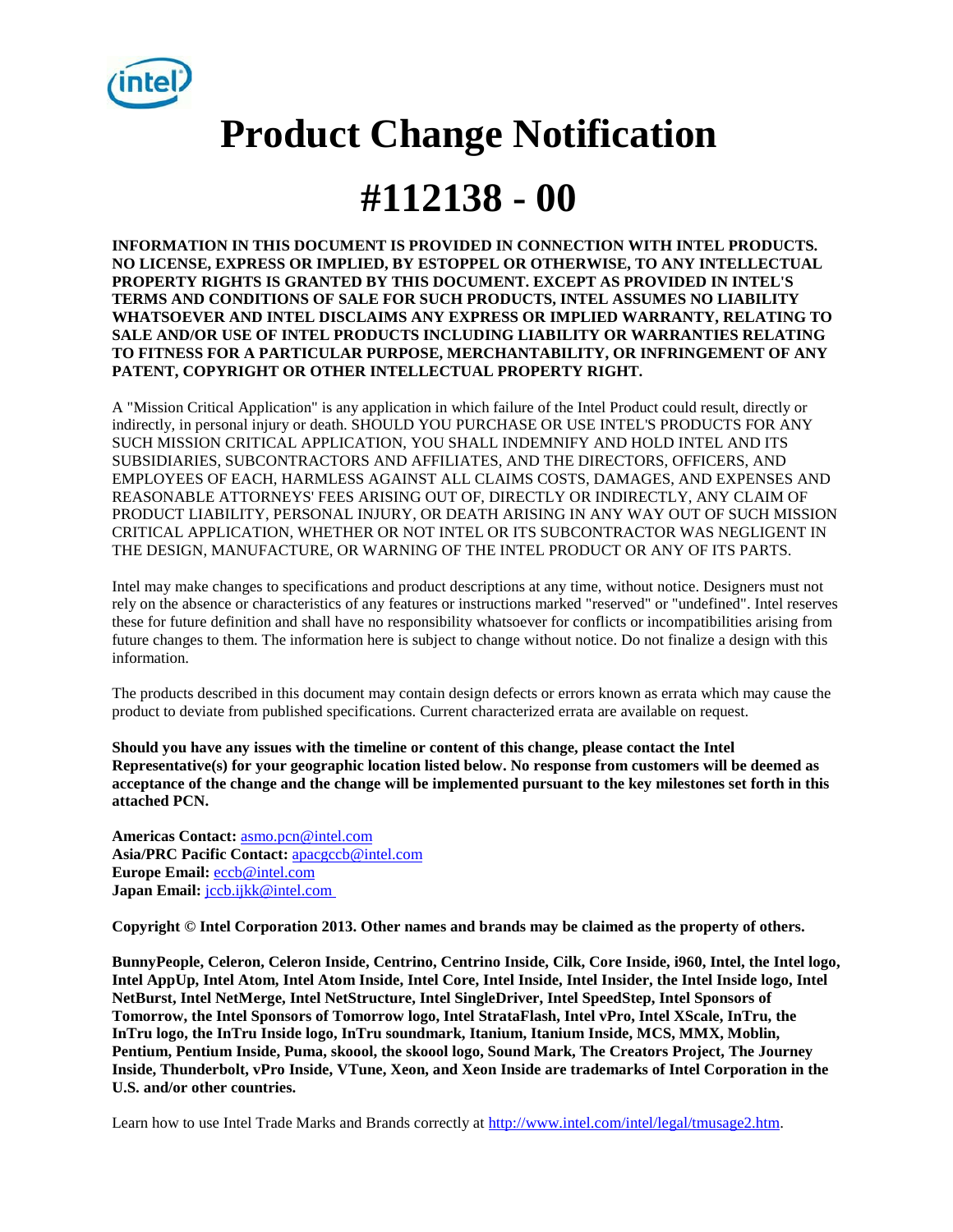

# **Product Change Notification**

| <b>Change Notification #:</b> |
|-------------------------------|
| <b>Change Title:</b>          |

**Change Notification #: 112138-00 Change Title: Intel® CoreTM Processor i5-3350P, PCN 112138-00, Product Discontinuance for Tray & Boxed**

**Date of Publication: September 3, 2013**

#### **Key Characteristics of the Change:**

Product Discontinuance

#### **Forecasted Key Milestones:**

|                                                                     | <b>Tray</b>       | <b>Boxed</b>      |
|---------------------------------------------------------------------|-------------------|-------------------|
| <b>Product Discontinuance Program Support Begins:</b>               | September 3, 2013 | September 3, 2013 |
| <b>Product Discontinuance Demand To Local Intel Representative:</b> | December 6, 2013  | Not Applicable    |
| <b>Last Corporate Assurance Product Critical Date:</b>              | March 17, 2014    | Not Applicable    |
| <b>Last Product Discontinuance Order Date:</b>                      | March 28, 2014    | March 28, 2014    |
| <b>Orders are Non-Cancelable and Non-Returnable After:</b>          | March 28, 2014    | March 28, 2014    |
| <b>Last Product Discontinuance Shipment Date:</b>                   | September 5, 2014 | September 5, 2014 |

#### **Description of Change to the Customer:**

Market demand for the products listed in the "Products Affected/Intel Ordering Codes" table below have shifted to other Intel products. The products identified in this notification will be discontinued and unavailable for additional orders after the "Last Product Discontinuance Order Date" (see "Key Milestones" above).

#### **Customer Impact of Change and Recommended Action:**

The Tray products listed on the "Products Affected/Intel Ordering Codes" table should be managed in accordance to the "Key Milestones" listed above. "Demand To Local Intel Representative" date is the date your remaining demand for these products is due to your Intel representative. These products will only remain on Intel's Corporate Assurance Process until the "Last Product Discontinuance Order Date". The "Last Corporate Assurance Product Critical Date" is the last date that customers should submit a request for product utilizing Intel's standard Corporate Assurance Criticals Process. "Orders are Non-Cancellable and Non-Returnable" (NCNR) date applies to both Corporate Assurance and backlog after the "Last Product Discontinuance Order Date." At this date a snapshot will be taken of all remaining backlog and/or assurance and this quantity will become non-cancellable. The "Last Product Discontinuance Order Date" is the final day for customers who carry backlog to book the Assurance Intel has granted as of the "NCNR" date. For all customers Corporate Assurance must be booked and shipped by the "Last Product Discontinuance Shipment Date." From date of PCN publication, interim booking and turn back deadlines or separate Letter Agreements will apply vs. the standard Corporate Assurance Process.

Boxed processors will not be available after boxed inventory is depleted (see "Key Milestones" above.) Intel is offering tray processors to Intel Authorized Distributors as a substitute for depleted boxed processor inventory. Substitute tray processors are identified below in the "Boxed Processors Product Table."